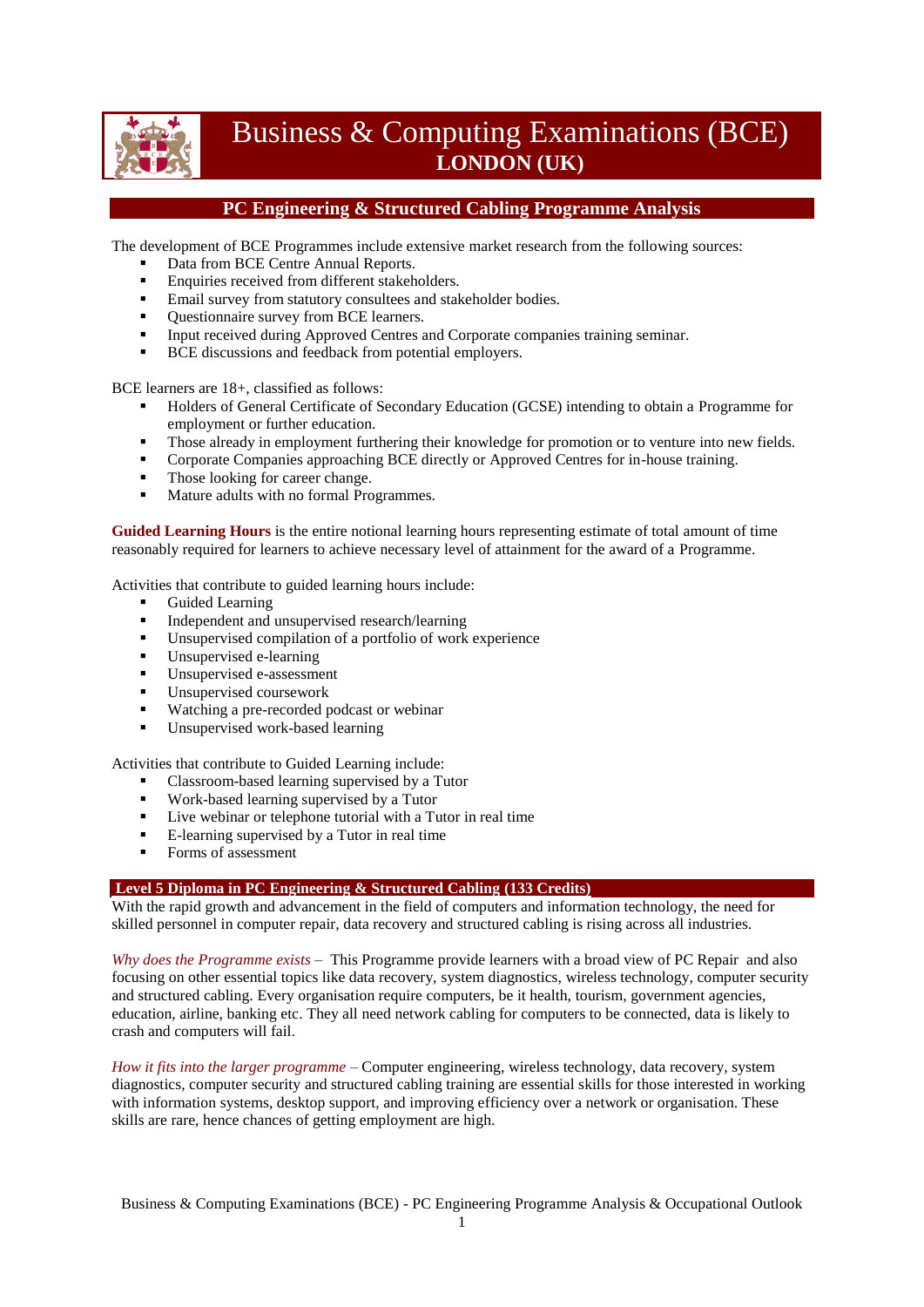*For whom it was designed* – The Programme is designed for those who complete the Level 4 Certificate in Networking; Certificate/Diploma in Unix; Diploma in Windows; Diploma in IP Routing or holders of equivalent Programmes interested in pursing vital new networking technology implementation.

*How it will benefit learners* – Job options and career opportunities for technicians look promising as demand for highly trained professionals in the field is increasing with the growth of new technologies, software programs, and electronic devices, besides; every organisation use computers and sharing of hardware is a necessity. As more companies become technologically advanced, the need for well-trained technicians and professionals is a necessary outcome.

## *Units:*

- PC Engineering
- Data Recovery & System Diagnostics
- Structured Cabling
- Wireless Networking
- Computer Security

**PC Engineering** – A computer has many parts and sometimes these parts malfunction. Some of the major parts include memory, hard drive, CPU and motherboard. Computer technology changes rapidly, hence PCs are frequently upgraded with newer technology. Learners are taught how to build, repair and troubleshoot PCs.

**Data Recovery & System Diagnostics**- data recovery is the retrieval of inaccessible or contaminated data from media that has been damaged in some way. There are several causes of data loss: data loss can occur from unexpected incidences including national tragedies such as floods and earthquakes; often power failure can cause loss of data from hard drives. Sudden power surges can also cause a lot of damage to a computer's hard drive; accidentally deleting files or formatting a hard drive or flash disk are common reasons for data loss. Recovering the data involves locating it and transforming it into human readable form, though not all data may be recoverable.

**Structured Cabling** - is a system that provides a very "structured" approach to the entire cabling system—a single-mixed media network that handles all information traffic like voice, data, video, and even big complex building management systems. In brief, it could be described as a system that comprises a set of transmission products, applied with engineering design rules that connects hardware and signals in a manner that maximizes data rates. Structured cabling divides the entire infrastructure into manageable blocks and then integrates these blocks to produce the high-performance networks that we have now come to rely on.

**Wireless Networking** - a more modern alternative to wired networking that relies on copper and/or fiber optic cabling between network devices. A wireless network offers advantages and disadvantages compared to a wired network. Advantages of wireless include mobility and elimination of unsightly cables. Disadvantages of wireless include the potential for radio interference due to weather, other wireless devices, or obstructions like walls. Wireless is rapidly gaining in popularity for both home and business networking. Wireless technology continues to improve, and the cost of wireless products continue to decrease. Popular wireless local area networking (WLAN) products conform to the 802.11 "Wi-Fi" standards.

**Computer Security** – The Certificate in Networking (Network Security) look at Network Security. As we know in life, mostly, perpetrators are closer to home than one might think – making Computer Security an important topic. If one can not secure their computer, where a few people have access; then implementing network security would be impossible.

| Unit                                         | <b>Pre-requisite</b>                      | Core-requisite                                                   | <b>Guided</b><br><b>Learning</b><br>Hours $()$ | <b>Number</b><br>of<br><b>Credits</b> |
|----------------------------------------------|-------------------------------------------|------------------------------------------------------------------|------------------------------------------------|---------------------------------------|
| PC Engineering                               | Knowledge in Windows<br>Operating System. | A pass or better in Certificate in<br>Networking or equivalence. | 240                                            | 24                                    |
| Data Recovery &<br><b>System Diagnostics</b> | Knowledge in Windows<br>Operating System. | A pass or better in Certificate in<br>Networking or equivalence. | 220                                            | 22                                    |
| <b>Structured Cabling</b>                    | Knowledge in Windows<br>Operating System. | A pass or better in Certificate in<br>Networking or equivalence. | 240                                            | 24                                    |
| <b>Wireless Networking</b>                   | Knowledge in Windows<br>Operating System. | A pass or better in Certificate in<br>Networking or equivalence. | 200                                            | 20                                    |

Business & Computing Examinations (BCE) - PC Engineering Programme Analysis & Occupational Outlook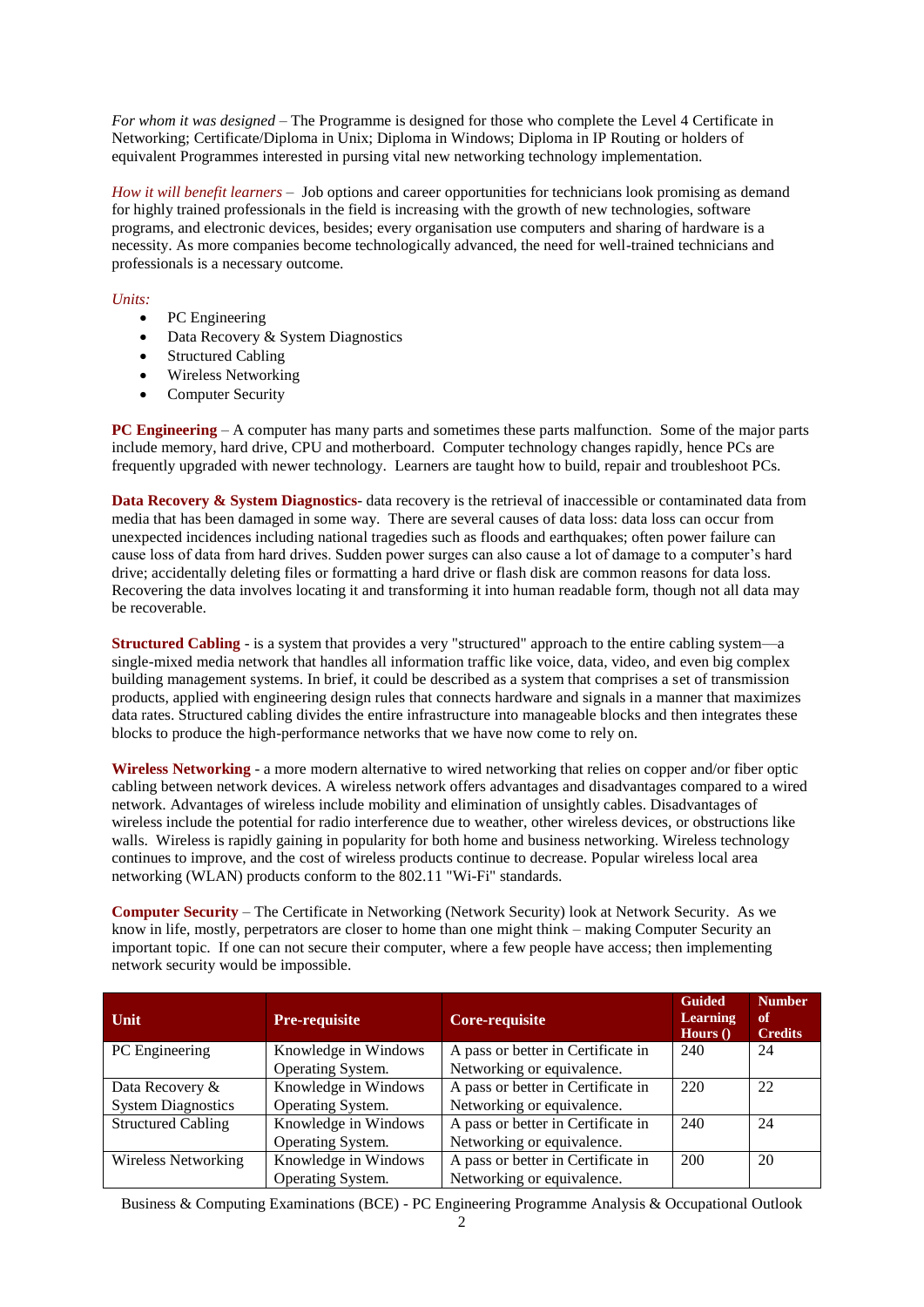| <b>Computer Security</b>           | Knowledge in Windows     | A pass or better in Certificate in | 220 |  |
|------------------------------------|--------------------------|------------------------------------|-----|--|
|                                    | <b>Operating System.</b> | Networking or equivalence.         |     |  |
| Coursework (Project) for all units |                          |                                    | 210 |  |

| <b>Rules of combination:</b> | All units are mandatory |
|------------------------------|-------------------------|
| <b>Age Group:</b>            | 18+                     |
| <b>Programme Type:</b>       | Vendor/Industry         |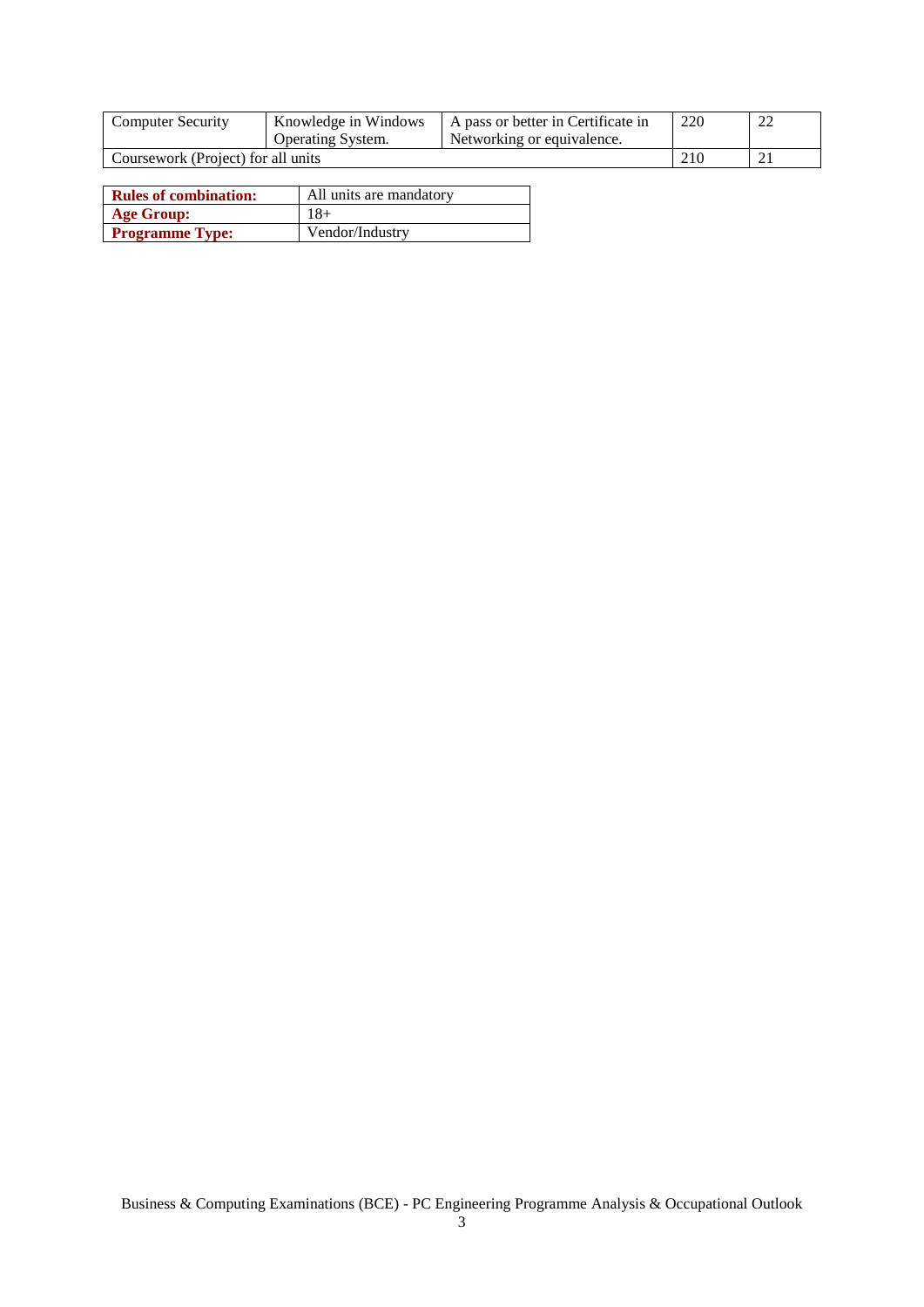|    |                                                           |                | <b>Notional Learning Hours</b> |                    |                     |                   |                   |              |  |
|----|-----------------------------------------------------------|----------------|--------------------------------|--------------------|---------------------|-------------------|-------------------|--------------|--|
|    | <b>Unit Titles</b>                                        | <b>Credits</b> | Guided /                       | <b>Independent</b> | <b>Research</b>     | <b>Assessment</b> | <b>Coursework</b> | <b>Total</b> |  |
|    |                                                           |                | <b>Contact</b>                 | <b>Learning</b>    | <b>Activities</b> / | (self/class)      |                   |              |  |
|    |                                                           |                | <b>Learning</b>                |                    | <b>Group Work</b>   |                   |                   |              |  |
| 01 | PC internal and external connections                      | 2.0            |                                | b                  | ∍                   |                   |                   | 20           |  |
| 02 | PC power supply components                                | 2.0            |                                |                    |                     |                   |                   | 20           |  |
| 03 | PC motherboard components                                 | 2.0            |                                |                    |                     |                   |                   | 20           |  |
| 04 | CPU architecture and components                           | 2.0            |                                | n                  |                     |                   |                   | 20           |  |
| 05 | PC memory architecture                                    | 2.0            |                                |                    |                     |                   |                   | 20           |  |
| 06 | Computer system bus architecture                          | 2.0            |                                |                    |                     |                   |                   | 20           |  |
| 07 | Data storage devices                                      | 2.0            |                                |                    |                     |                   |                   | 20           |  |
| 08 | Disk geometry: How data is organised on a hard disk drive | 2.0            |                                | n                  |                     |                   |                   | 20           |  |
| 09 | Magnetic disk technology                                  | 2.0            |                                |                    |                     |                   |                   | 20           |  |
| 10 | Input/output ports                                        | 2.0            |                                |                    |                     |                   |                   | 20           |  |
| 11 | Installing and printer configuration                      | 2.0            |                                | n                  |                     |                   |                   | 20           |  |
| 12 | Building a computer system                                | 2.0            |                                | <sub>0</sub>       |                     |                   |                   | 20           |  |
|    |                                                           | <b>24.0</b>    | 96                             |                    |                     |                   |                   | 240          |  |

#### **PC Engineering Learning Hours Information Sheet**

## **Data Recovery & System Diagnostics Learning Hours Information Sheet**

Г

|     |                                                  |                | <b>Notional Learning Hours</b> |                    |                     |                   |                   |                  |  |
|-----|--------------------------------------------------|----------------|--------------------------------|--------------------|---------------------|-------------------|-------------------|------------------|--|
|     | <b>Unit Titles</b>                               | <b>Credits</b> | Guided /                       | <b>Independent</b> | <b>Research</b>     | <b>Assessment</b> | <b>Coursework</b> | <b>Total</b>     |  |
|     |                                                  |                | <b>Contact</b>                 | <b>Learning</b>    | <b>Activities</b> / | (self/class)      |                   |                  |  |
|     |                                                  |                | <b>Learning</b>                |                    | <b>Group Work</b>   |                   |                   |                  |  |
| 01  | Causes of data loss and data recovery procedures | 2.0            |                                |                    |                     |                   |                   | 20               |  |
| 02  | Data disk storage organisation                   | 2.0            |                                |                    |                     |                   |                   | 20               |  |
| 03  | File system management                           | 2.0            |                                |                    |                     |                   |                   | 20               |  |
| 04  | Redundant Array of Inexpensive Disk (RAID)       | 2.0            |                                |                    |                     |                   |                   | 20               |  |
| 05  | Data recovery software                           | 2.0            |                                |                    |                     |                   |                   | 20               |  |
| 06  | Windows diagnostic utilities                     | 2.0            |                                |                    |                     |                   |                   | 20               |  |
| 07  | Windows startup-modes                            | 2.0            |                                |                    |                     |                   |                   | 20               |  |
| 08  | PC system utility applications                   | 2.0            |                                |                    |                     |                   |                   | 20               |  |
| -09 | System configuration utility                     | 2.0            |                                |                    |                     |                   |                   | 20               |  |
| 10  | Windows patch management tools                   | 2.0            |                                |                    |                     |                   |                   | 20               |  |
| 11  | System performance monitoring tools              | 2.0            |                                |                    |                     |                   |                   | $\underline{20}$ |  |
|     |                                                  | <b>22.0</b>    | 88                             |                    |                     |                   |                   | 220              |  |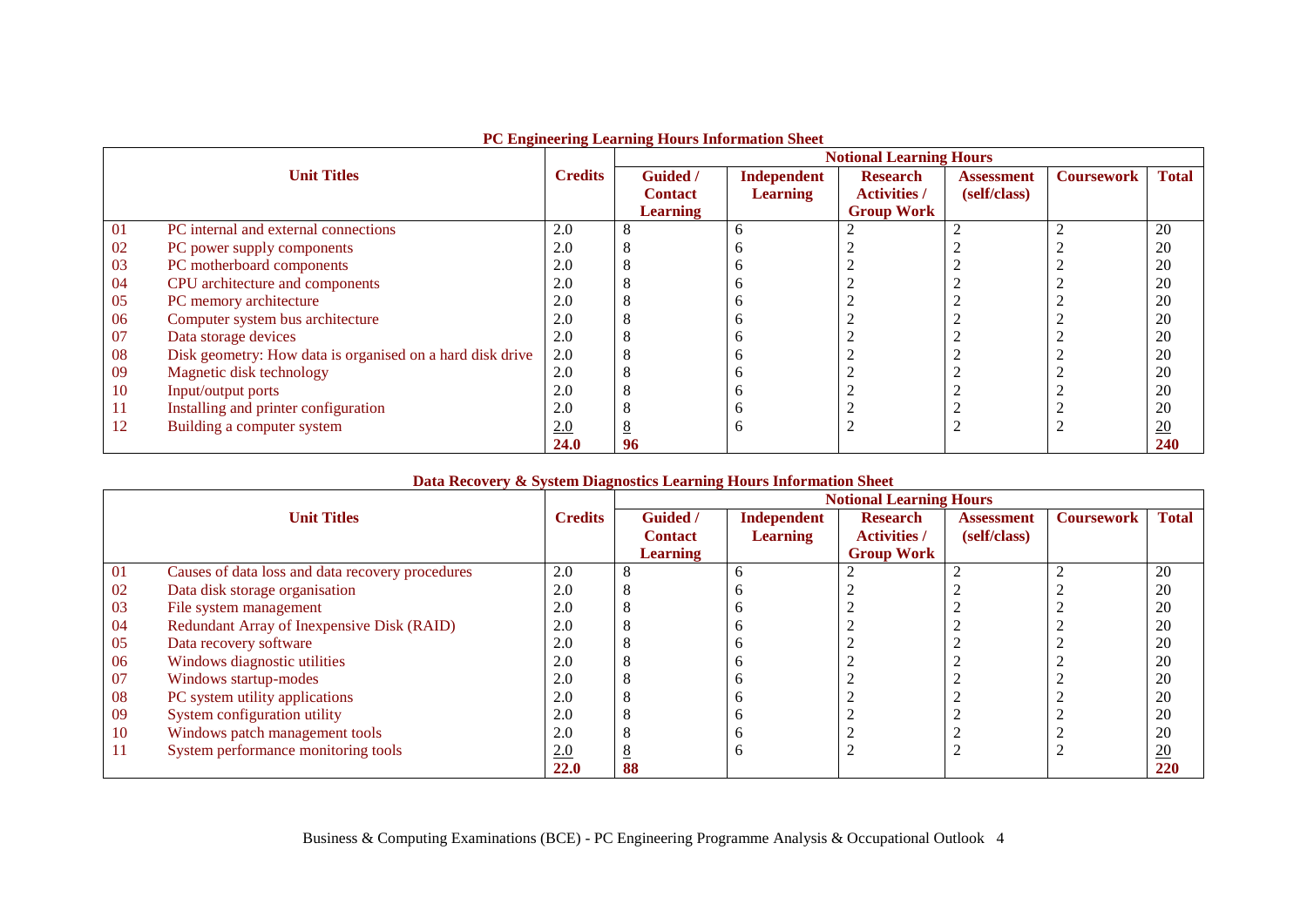|     | su actar cu cubinig munimig mours miorimum sileu |                | <b>Notional Learning Hours</b> |                 |                     |                   |                   |                  |  |
|-----|--------------------------------------------------|----------------|--------------------------------|-----------------|---------------------|-------------------|-------------------|------------------|--|
|     | <b>Unit Titles</b>                               | <b>Credits</b> | <b>Guided</b> /                | Independent     | <b>Research</b>     | <b>Assessment</b> | <b>Coursework</b> | <b>Total</b>     |  |
|     |                                                  |                | <b>Contact</b>                 | <b>Learning</b> | <b>Activities /</b> | (self/class)      |                   |                  |  |
|     |                                                  |                | <b>Learning</b>                |                 | <b>Group Work</b>   |                   |                   |                  |  |
| 01  | Communication media types                        | 2.0            |                                | <sub>0</sub>    |                     |                   |                   | 20               |  |
| 02  | Cabling specifications and standards             | 2.0            |                                |                 |                     |                   |                   | 20               |  |
| 03  | Network architecture topologies                  | 2.0            |                                |                 |                     |                   |                   | 20               |  |
| 04  | Wiring methods                                   | 2.0            |                                |                 |                     |                   |                   | 20               |  |
| 05  | The work area outlet                             | 2.0            |                                | n               |                     |                   |                   | 20               |  |
| 06  | Cabling accessories and tools                    | 2.0            |                                |                 |                     |                   |                   | 20               |  |
| 07  | Copper-based cabling infrastructure              | 2.0            |                                |                 |                     |                   |                   | 20               |  |
| 08  | Wall-plate installation issues                   | 2.0            |                                |                 |                     |                   |                   | 20               |  |
| 09  | Connector types                                  | 2.0            |                                | n               |                     |                   |                   | 20               |  |
| 10  | Fibre-optic transmission                         | 2.0            |                                |                 |                     |                   |                   | 20               |  |
| -11 | LAN and WAN technologies                         | 2.0            |                                |                 |                     |                   |                   | 20               |  |
| 12  | Documenting the cabling process                  | 2.0            |                                | Ð               |                     |                   |                   | $\underline{20}$ |  |
|     |                                                  | 24.0           | 96                             |                 |                     |                   |                   | 240              |  |

## **Structured Cabling Learning Hours Information Sheet**

## **Wireless Networking Learning Hours Information Sheet**

|    |                                                 |                | <b>Notional Learning Hours</b> |                 |                     |                   |                   |              |  |
|----|-------------------------------------------------|----------------|--------------------------------|-----------------|---------------------|-------------------|-------------------|--------------|--|
|    | <b>Unit Titles</b>                              | <b>Credits</b> | <b>Guided</b> /                | Independent     | <b>Research</b>     | <b>Assessment</b> | <b>Coursework</b> | <b>Total</b> |  |
|    |                                                 |                | <b>Contact</b>                 | <b>Learning</b> | <b>Activities</b> / | (self/class)      |                   |              |  |
|    |                                                 |                | <b>Learning</b>                |                 | <b>Group Work</b>   |                   |                   |              |  |
| 01 | Wireless networking standards and organisations | 2.0            |                                | h               | ◠                   |                   |                   | 20           |  |
| 02 | Wireless technology                             | 2.0            |                                |                 |                     |                   |                   | 20           |  |
| 03 | Physical layer specifications                   | 2.0            |                                |                 |                     |                   |                   | 20           |  |
| 04 | Wireless network hardware                       | 2.0            |                                |                 |                     |                   |                   | 20           |  |
| 05 | Wireless software requirements                  | 2.0            |                                |                 |                     |                   |                   | 20           |  |
| 06 | Connecting a wireless network                   | 2.0            |                                |                 |                     |                   |                   | 20           |  |
| 07 | Wireless routers/gateways                       | 2.0            |                                |                 |                     |                   |                   | 20           |  |
| 08 | Wireless security                               | 2.0            |                                |                 |                     |                   |                   | 20           |  |
| 09 | Managing and monitoring wireless network        | 2.0            |                                |                 |                     |                   |                   | 20           |  |
| 10 | Wireless network classifications                | 2.0            |                                | n               | ◠                   |                   |                   | 20           |  |
|    |                                                 | <b>20.0</b>    | 80                             |                 |                     |                   |                   | 200          |  |
|    |                                                 |                |                                |                 |                     |                   |                   |              |  |